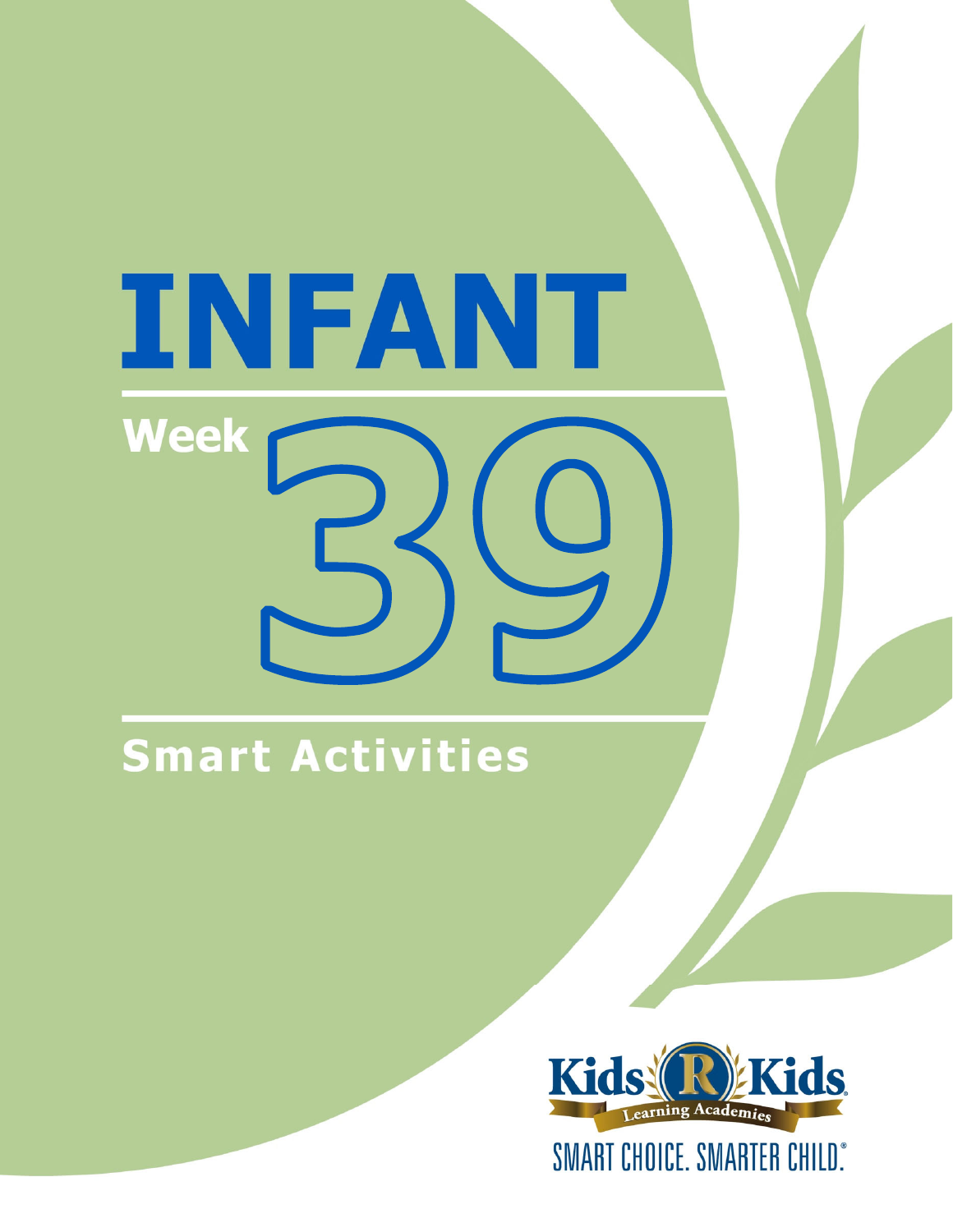# Day 1 Week 39

#### **Time for Winter**

#### **Materials:** white paper **Preparation:** Tear paper into pieces. **Instructions:**

- 1. Hold your baby and say, "Winter is here. It snows in certain places during winter."
- 2. Show your baby the paper snow and say, "Snow falls from the clouds when it's really cold in winter." Toss the paper up in the air.
- 3. Observe your baby's reactions as he/she engages with the paper snow.



#### **Snow Everywhere**

**Materials:** paper, white paint **Preparation:** Gather materials. **Instructions:** 

- 1. Hold your baby and say, "We are going to create a snow scene using white paint."
- 2. Paint your baby's fingertips and gently make white dots on the paper.
- 3. Encourage and praise all response as your baby completes an art activity.



#### **Winter**

**Materials:** internet access, website: https://youtu.be/U5F4YA3g60Y

**Preparation:** Preview video.

#### **Instructions:**

- 1. Enjoy the book Winter by Ailie Busby.
- 2. Point to details of the story.
- 3. Encourage and praise all responses.



### **Sign Language "Cold"**

#### **Instructions:**

- 1. Say, "Let us learn to say 'cold' using our hands."
- 2. Demonstrate and then have your child make the sign.

Hold both "S" hands at chest level shaking them as if shivering.



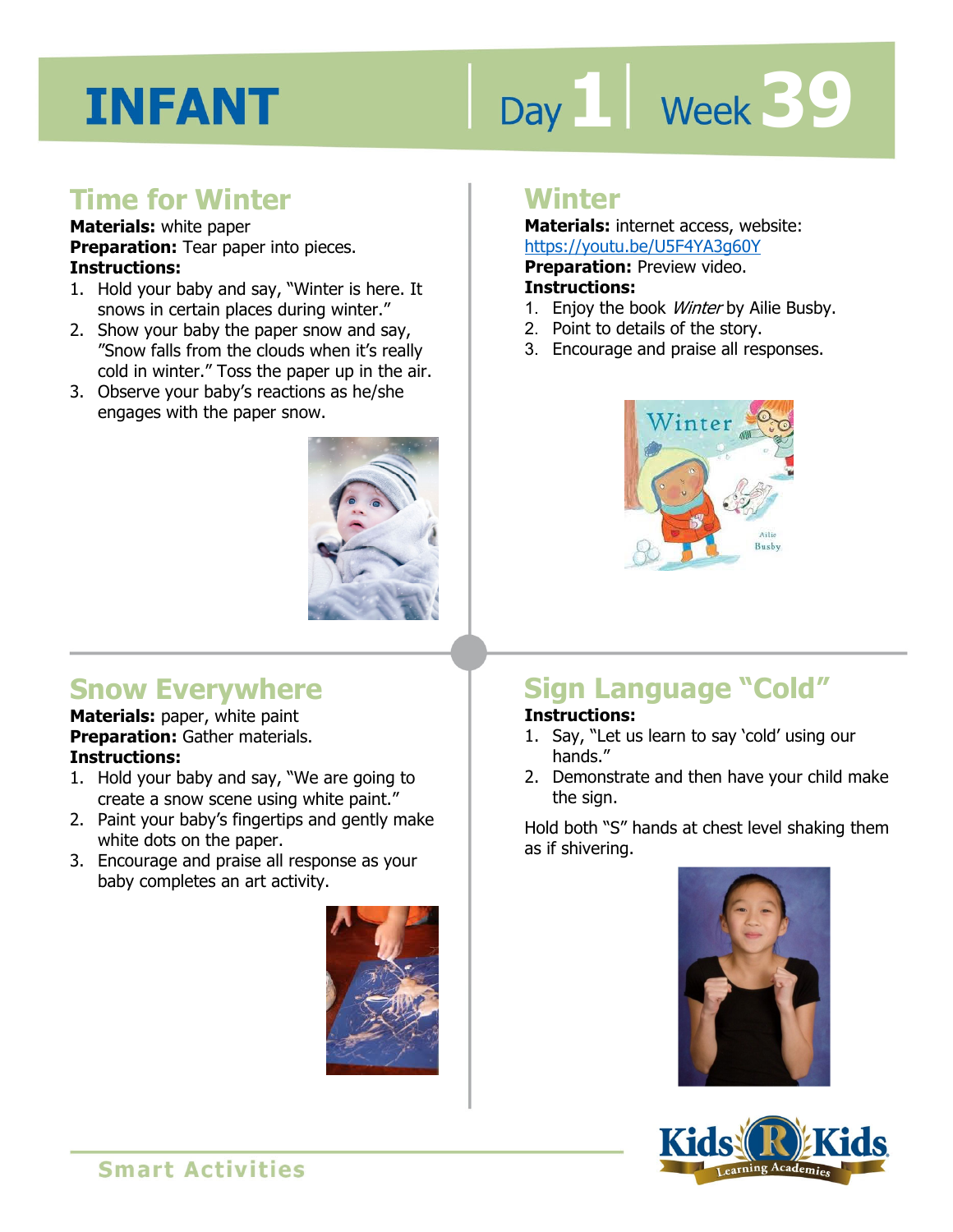# Day 2 **Week** 39

#### **Winter Peek**

#### **Materials:** white paper

**Preparation:** Gather your materials. **Instructions:** 

- 1. Hold your baby and say, "We are going to play peek-a boo with white paper."
- 2. Hide your face behind the white paper. Observe as your baby attempts to imitate your actions.
- 3. Enjoy the smile.



#### **Winter Marks**

**Materials:** paper, chalk **Preparation:** Gather materials. **Instructions:** 

- 1. Hold your baby and say, "We are going to make white marks on the paper to represent fallen snow."
- 2. Assist your baby with making white marks on the paper.
- 3. Encourage and praise all efforts.
- 4. Enjoy this priceless art.



#### **Winter Hokey Pokey**

**Materials:** internet access, website: https://youtu.be/uBYNtMyN\_6E

**Preparation:** Preview video.

#### **Instructions:**

- **1 4**  1. Enjoy this winter Hokey Pokey with your baby.
- 2. Encourage and praise all responses as your baby responds to music.



### **Sign Language "Cold"**

#### **Instructions:**

- 1. Say, "Let us learn to say 'cold' using our hands."
- 2. Demonstrate and then have your child make the sign.

Hold both "S" hands at chest level shaking them as if shivering.



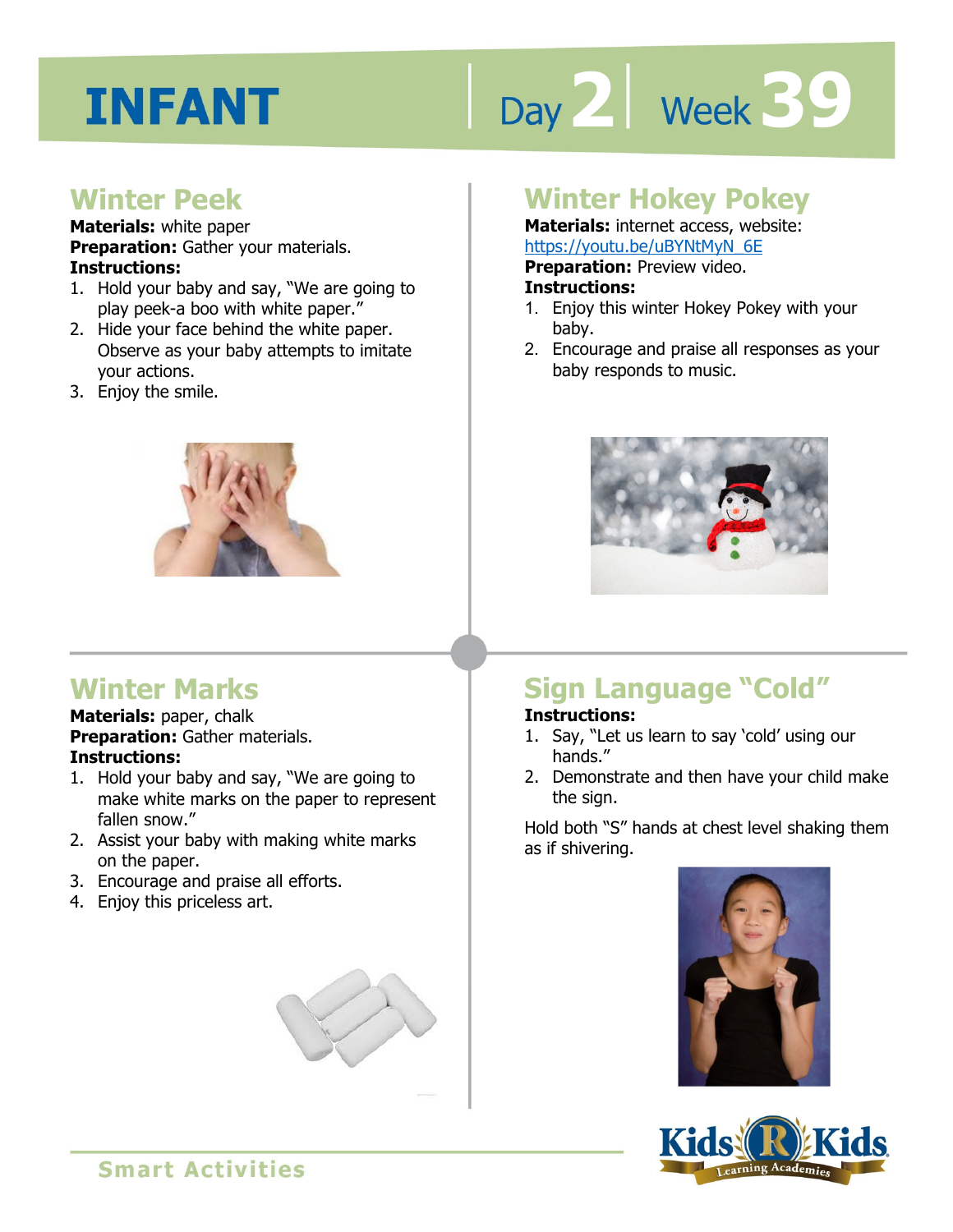# Day 3 | Week 39

#### **Leaves of Winter**

#### **Materials:** leaves from outside **Instructions:**

- 1. Hold your baby and say, "These are leaves. They change during winter."
- 2. Encourage your baby to explore the leaves as you count them.
- 3. Praise all efforts as your baby engages with counting with an adult.



#### **That is Cold**

**Materials:** ice cubes **Preparation:** Gather materials. **Instructions:** 

- 1. Hold your baby and say, "We are going to feel something really cold."
- 2. Assist your baby with touching the ice.
- 3. Observe as your baby explores ice using their sense of touch.



#### **Stay Warm**

#### **Materials:** internet access, website: https://youtu.be/j57olsjKZ2M

**Preparation:** Preview video.

#### **Instructions:**

- <u>Https.//youtd.be/jp/olsjik22Https.//youtd.be/jp/olsjik22Http://with/Preparation: Preview video.<br>**Instructions:**<br>1. Enjoy this winter song with your baby.</u>
- 2. Talk about how we keep warm by wearing various clothing.



### **Sign Language "Cold"**

#### **Instructions:**

- 1. Say, "Let us learn to say 'cold' using our hands."
- 2. Demonstrate and then have your child make the sign.

Hold both "S" hands at chest level shaking them as if shivering.



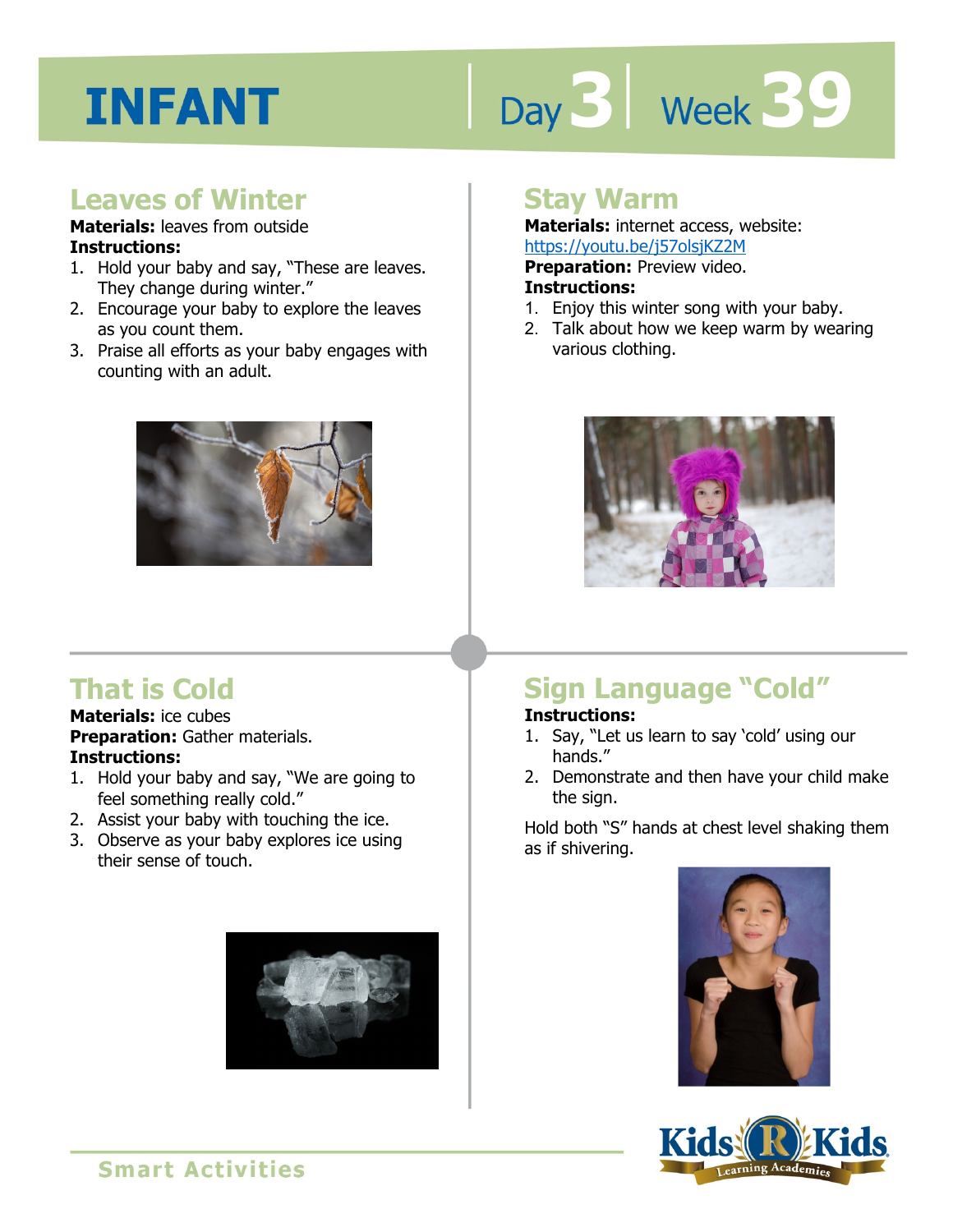# Day 4 **Week 39**

#### **Sunshine Winter**

#### **Instructions:**

- 1. Hold your baby and say, "Even though it's winter, the sun still shines bright."
- 2. Go for a short walk and talk about how the sun helps keeps us warm in the winter.
- 3. Observe your baby's reactions as you both explore the outdoors during winter.



#### **Winter Collage**

**Materials:** magazine, paper, scissors, glue **Preparation:** Cut out winter pictures. **Instructions:** 

- 1. Hold your baby and say, "We are going to create a winter collage."
- 2. Assist your baby with gluing winter pictures on the paper. Modify as needed.
- 3. Enjoy this priceless art.



#### **Winter is Here**

**Materials:** internet access, website: https://youtu.be/anByRvtTrDE

**Preparation:** Preview video.

#### **Instructions:**

- **IRCPS.//yoddl.be/anDyKVCTDL<br><b>Preparation:** Preview video.<br>**Instructions:**<br>1. Enjoy the book *Winter is Here* by Kevin Henkes.
- 2. Point to details of the story.
- 3. Encourage and praise all responses as you baby enjoy the book.



### **Sign Language "Cold"**

#### **Instructions:**

- 1. Say, "Let us learn to say 'cold' using our hands."
- 2. Demonstrate and then have your child make the sign.

Hold both "S" hands at chest level shaking them as if shivering.